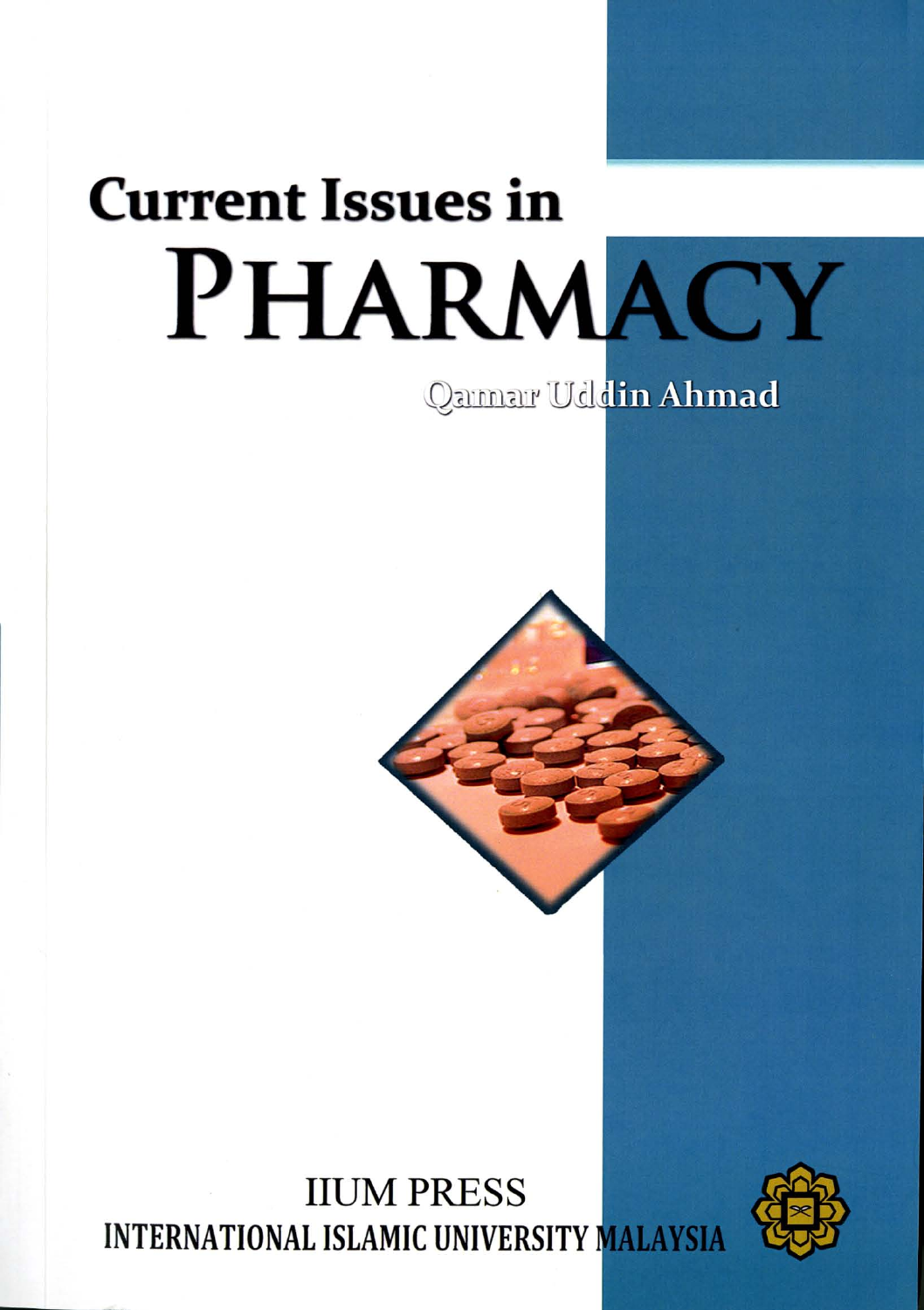## **Current Issues in Pharmacy**

Editor

### Qamar Uddin Ahmed, PhD

Kulliyyah of Pharmacy, International Islamic University Malaysia

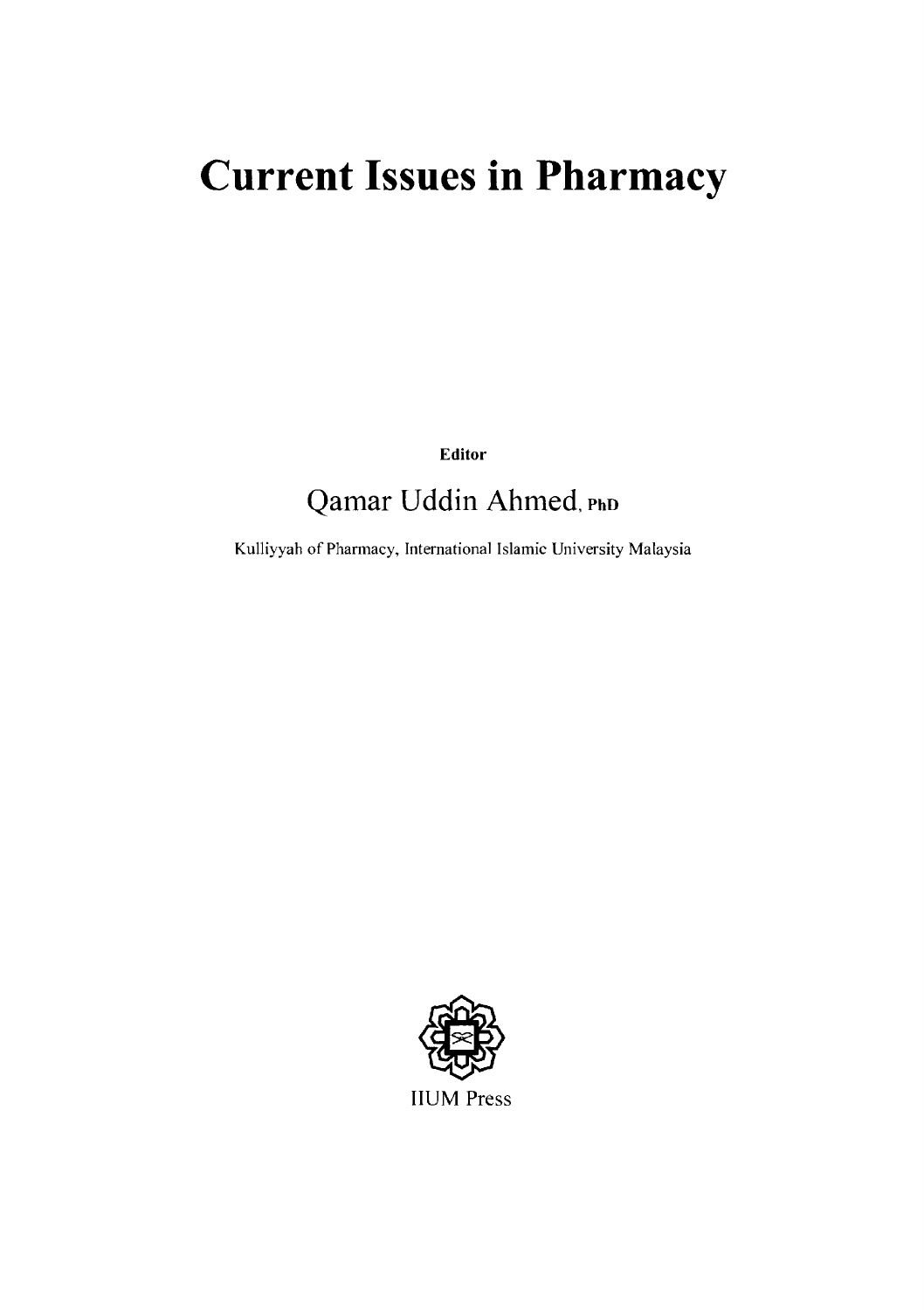#### Published by: **IIUM** Press International Islamic University Malaysia

#### First Edition, 2011 ©IIUM Press, IIUM

All rights reserved. No part of this publication may be reproduced, stored in a retrieval system, or transmitted, in any form or by any means, electronic, mechanical, photocopying, recording, or otherwise, without any prior written permission of the publisher.

Perpustakaan Negara Malaysia

Cataloguing-in-Publication Data

Qamar Uddin Ahmed: Current Issues in Pharmacy

ISBN: 978-967-418-019-5

Member of Majlis Penerbitan Ilmiah Malaysia - MAPIM (Malaysian Scholarly Publishing Council)

Printed by: **IIUM PRINTING SDN. BHD.** No. 1, Jalan Industri Batu Caves 1/3 Taman Perindustrian Batu Caves **Batu Caves Centre Point** 68100 Batu Caves Selangor Darul Ehsan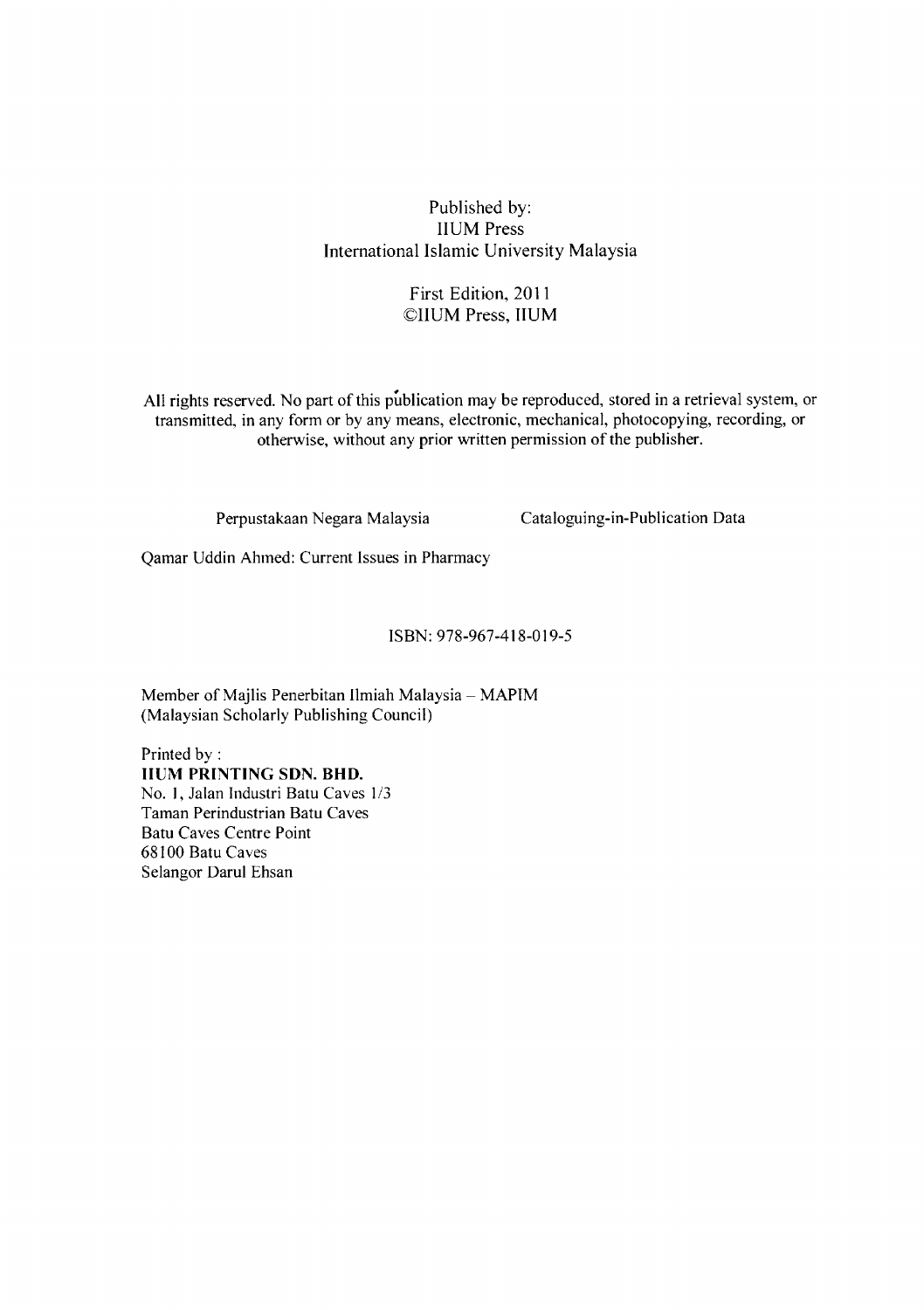| <b>TABLE OF CONTENTS</b>                                                                            | Page         |
|-----------------------------------------------------------------------------------------------------|--------------|
| <b>PREFACE</b>                                                                                      | $\mathbf{3}$ |
| <b>Chapter 1: Issues in Pharmacy Education</b>                                                      |              |
| <b>Tariq Abdul Razak</b>                                                                            | 5            |
| <b>Chapter 2:</b> Direct-to-Consumer Advertising in Malaysia: Skirting the Regulations?             |              |
| Syahiera Farhana Zakaria; Noordin Othman                                                            | 15           |
| Chapter 3: Tobacco Control Education in Pharmacy: From Theory to Practice                           |              |
| Mohamad Haniki Nik Mohamed; Saraswathi Simansalam                                                   | 25           |
| Chapter 4: Pharmaceutical Promotion: The Theoretical Framework of Regulation                        |              |
| Noordin Othman; Agnes Vitry; Elizabeth E. Roughead                                                  | 57           |
| <b>Chapter 5:</b> The Challenge of Pharmaceutical Promotion Regulation in Malaysia                  |              |
| Noordin Othman; Agnes Vitry; Elizabeth E. Roughead                                                  | 70           |
| <b>Chapter 6:</b> Innovations in the Delivery of Pharmaceutical Care                                |              |
| Nurdiana Jamil; Syahiera Farhana Zakaria                                                            | 88           |
| Chapter 7: Microencapsulation of Gentamicin into PLGA-Chitosan Matrices                             |              |
| Anas Abdullah Hazim; Ahmad Fahmi Harun Ismail; Mohamed Awang; Farahidah Mohamed112                  |              |
| Chapter 8: Process Analytical Technology Based Monitoring and Control of Crystal Properties         |              |
| in Pharmaceutical Crystallisation Processes                                                         |              |
| Mohd Rushdi Abu Bakar; Zoltan Karman Nagy                                                           | 129          |
| <b>Chapter 9: Pharmaceutical Application of Solid Dispersion Technology in Improving Solubility</b> |              |
| of Poorly Soluble Drugs: A Review                                                                   |              |
| Uttam Kumar Mandal                                                                                  | 156          |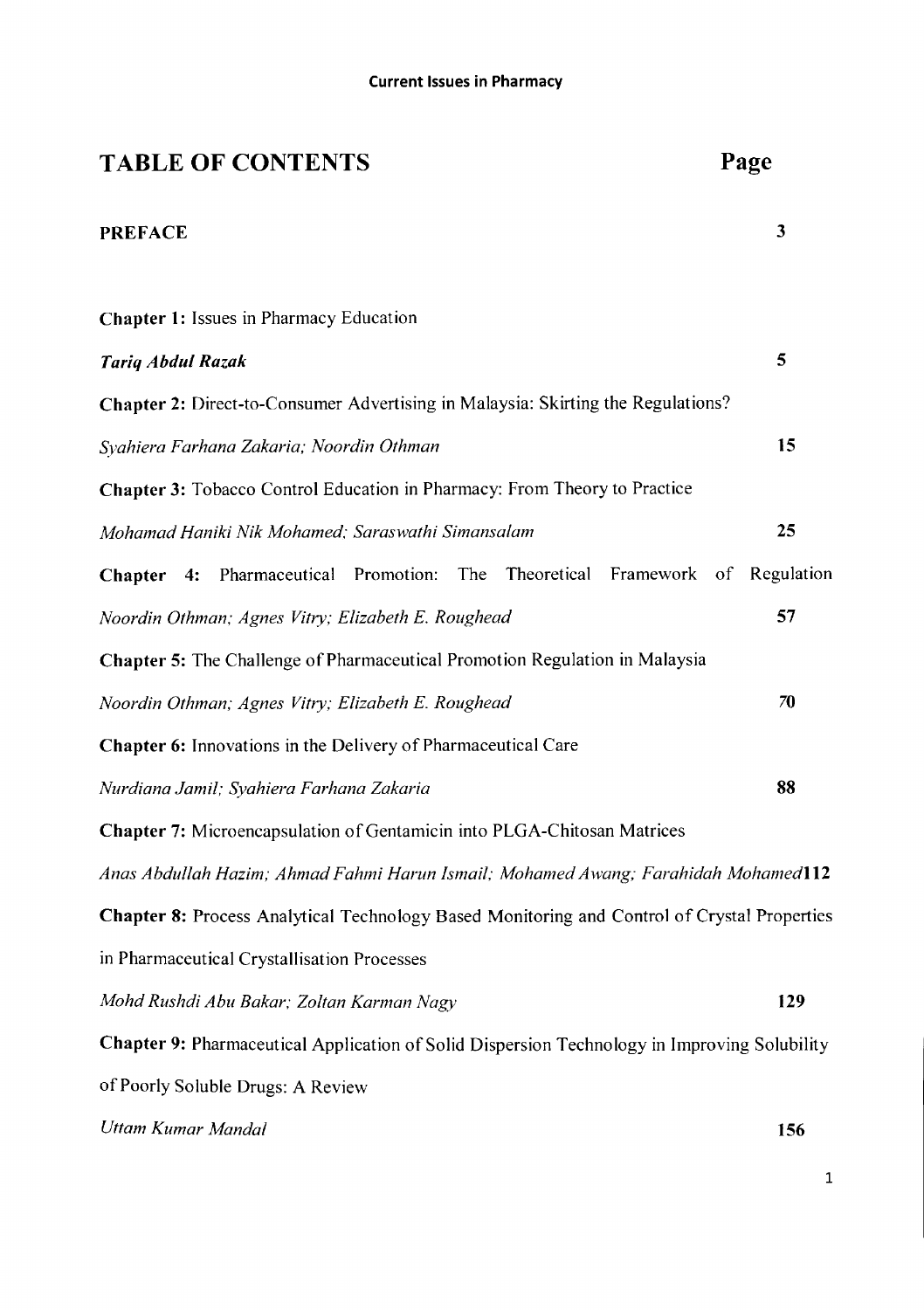| <b>Chapter 10:</b> Natural Surfactants for Pharmaceutical Emulsions                                                      |     |
|--------------------------------------------------------------------------------------------------------------------------|-----|
| Hadi, J. N; Norazian M. Hassan; Kausar Ahmad                                                                             | 178 |
| <b>Chapter 11:</b> The Vascular Protective Effects of Polyphenols                                                        |     |
| Juliana Md Jaffri                                                                                                        | 196 |
| <b>Chapter 12:</b> The Stress and Free Radical towards Disease and Aging                                                 |     |
| May Khin Soe                                                                                                             | 215 |
| Chapter 13: Research and Development on Antidiabetic Herbs: Malaysia Perspective                                         |     |
| Abdul Razak Kasmuri                                                                                                      | 227 |
| Chapter 14: In Vitro Activities of Malaysian Antidiabetic Plant Extracts on Adipocyte Cells                              |     |
| Muhammad Taher; Mohamed Zaffar Ali Mohamed Amiroudine; Deny Susanti                                                      | 238 |
| <b>Chapter 15:</b> Herbs as Antimicrobial Remedies and the Scientific Evidences<br>Norazian M. Hassan; Qamar Uddin Ahmed | 249 |
| <b>Chapter 16:</b> Phytochemical Screening Expedition 2009: Drug Discovery From Nature                                   |     |
| Siti Zaiton, M. S; Norazian M. Hassan; Shamsul Khamis                                                                    | 274 |
| Chapter 17: Pharmacology, Phytochemistry, and Toxicity of Rhazya Stricta DECNE                                           |     |
| Saifullah Khan; Farmanullah                                                                                              | 285 |
| Chapter 18: Effect of Different Growth Regulators on Shoot Proliferation of Garlic (Allium                               |     |
| sativum L.)                                                                                                              |     |
| Santi Rosana; Retno A. Budi Muljono; Ishak                                                                               | 305 |
| <b>Chapter 19:</b> Metals in Herbal Formulations                                                                         |     |
| A. B. M. Helal Uddin                                                                                                     | 320 |
| <b>Chapter 20:</b> Flavonoids: Future Pharmaceutical Agents                                                              |     |
| Qamar Uddin Ahmed                                                                                                        | 333 |